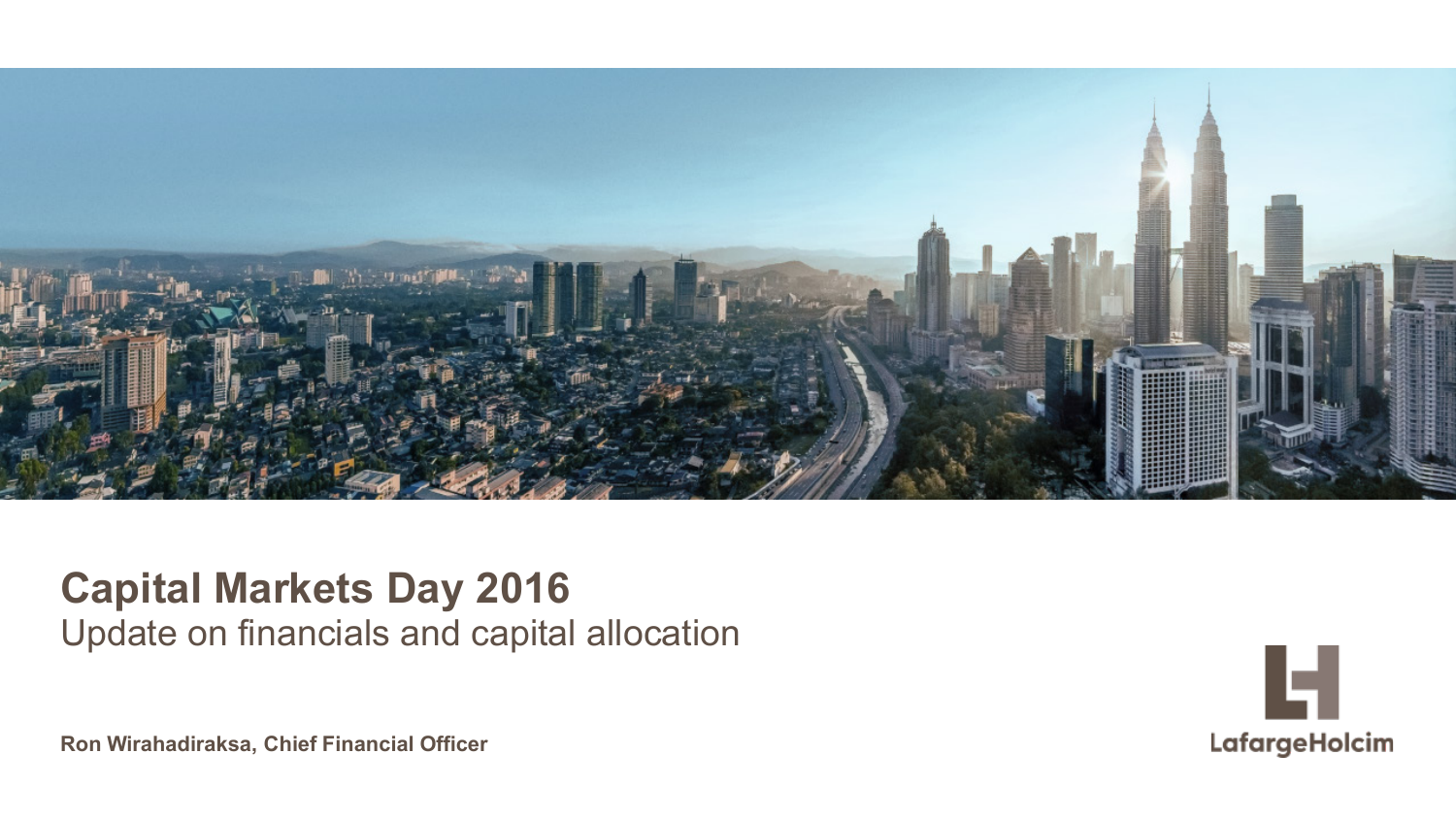## **2016: solid progress towards our 2018 targets**

- $\triangleright$  Synergies delivery ahead of schedule
- $\triangledown$  Ongoing cost discipline
- Capex below CHF 2bn in 2016
- Significant improvement in Operating FCF in 2016
- **•** Divestment targets exceeded, program extended
- $\blacktriangleright$  Net debt expected to be around CHF 13.3bn<sup>1</sup> at year-end 2016
- $\triangleright$  Lowered cost of debt and lengthened maturity
- $\blacktriangleright$  Strong improvement in net income and recurring net income

### **On track to maintain a solid investment grade rating and to deliver higher cash returns to shareholders**

1) Including CHF 0.3bn share purchase in India announced on November 15, 2016 and taking into account CHF 3.5bn proceeds from the disposal program expected by YE 2016, of which Vietnam and China are expected to close in Q4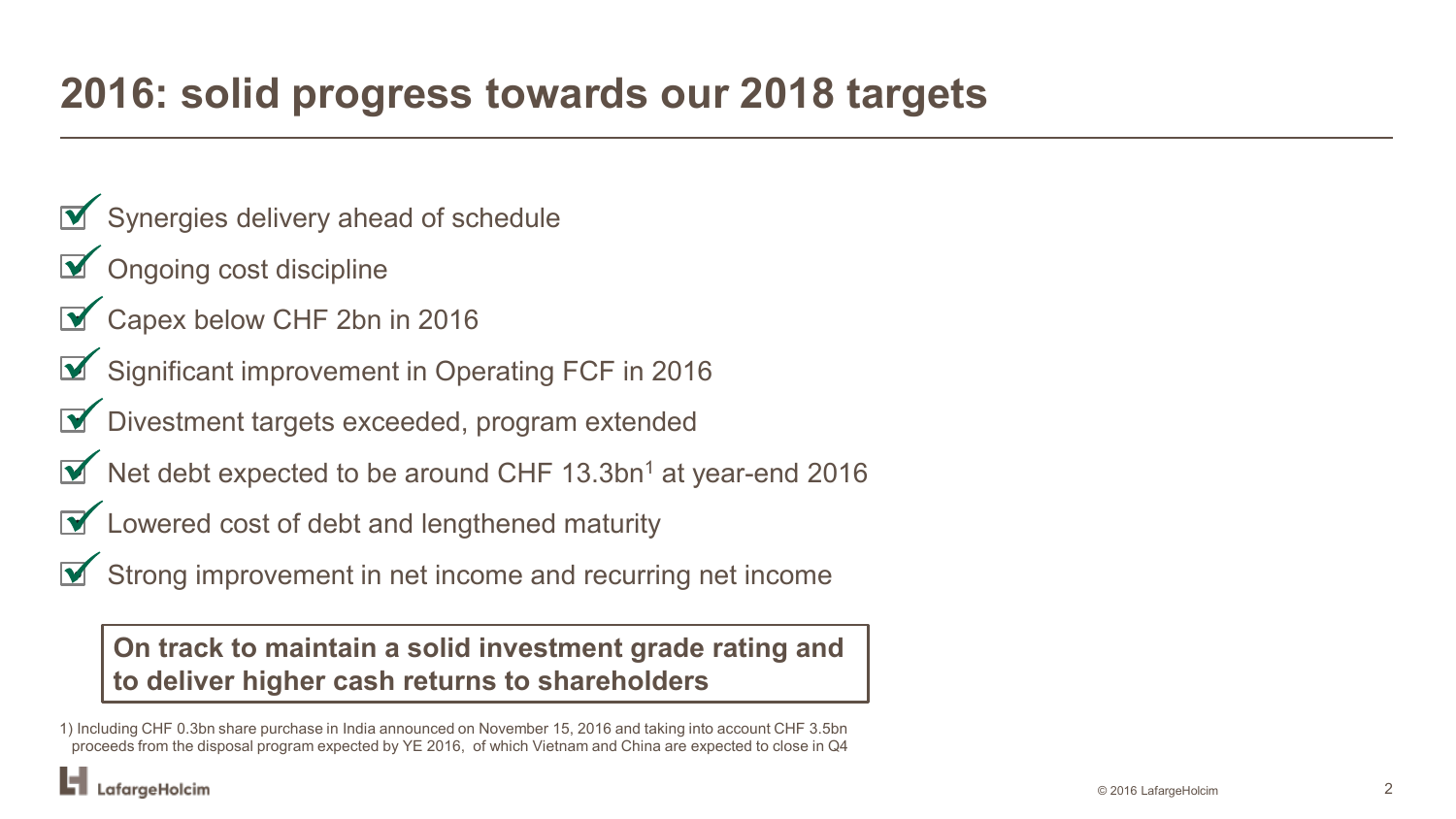# **Strengthening of Group financials**

#### CHF m

|                                     | Q3 2016 | Q3 2015 | $+/-$        | Like-for-<br>like | <b>9M 2016</b> | 9M 2015  | $+/-$            | Like-for-<br><b>like</b> |
|-------------------------------------|---------|---------|--------------|-------------------|----------------|----------|------------------|--------------------------|
| <b>Net Sales</b>                    | 7,036   | 7,824   | $-10.1%$     | $-3.1%$           | 20,378         | 22,041   | $-7.5%$          | $-1.8%$                  |
| <b>Operating EBITDA adj.</b>        | 1,685   | 1,645   | 2.4%         | 10.5%             | 4,214          | 4,356    | $-3.3%$          | 2.0%                     |
| <b>Operating EBITDA margin adj.</b> | 23.9%   | 21.0%   | <b>293bp</b> | <b>295bp</b>      | 20.7%          | 19.8%    | 91 <sub>bp</sub> | 78 <sub>bp</sub>         |
| <b>Recurring Net Income</b>         | 740     | 366     | 101.9%       |                   | 1,397          | 786      | 77.7%            |                          |
| <b>Operating Free Cash Flow</b>     | 856     | 30      |              |                   | 317            | $-697$   |                  |                          |
| <b>Capex Net</b>                    | $-399$  | $-577$  | $-30.9%$     |                   | $-1,199$       | $-1,684$ | $-28.8%$         |                          |
| Earnings per share (in CHF)         | 1.72    | $1.23$  | 57.3%        |                   | 2.21           | 1.18     | 111.0%           |                          |

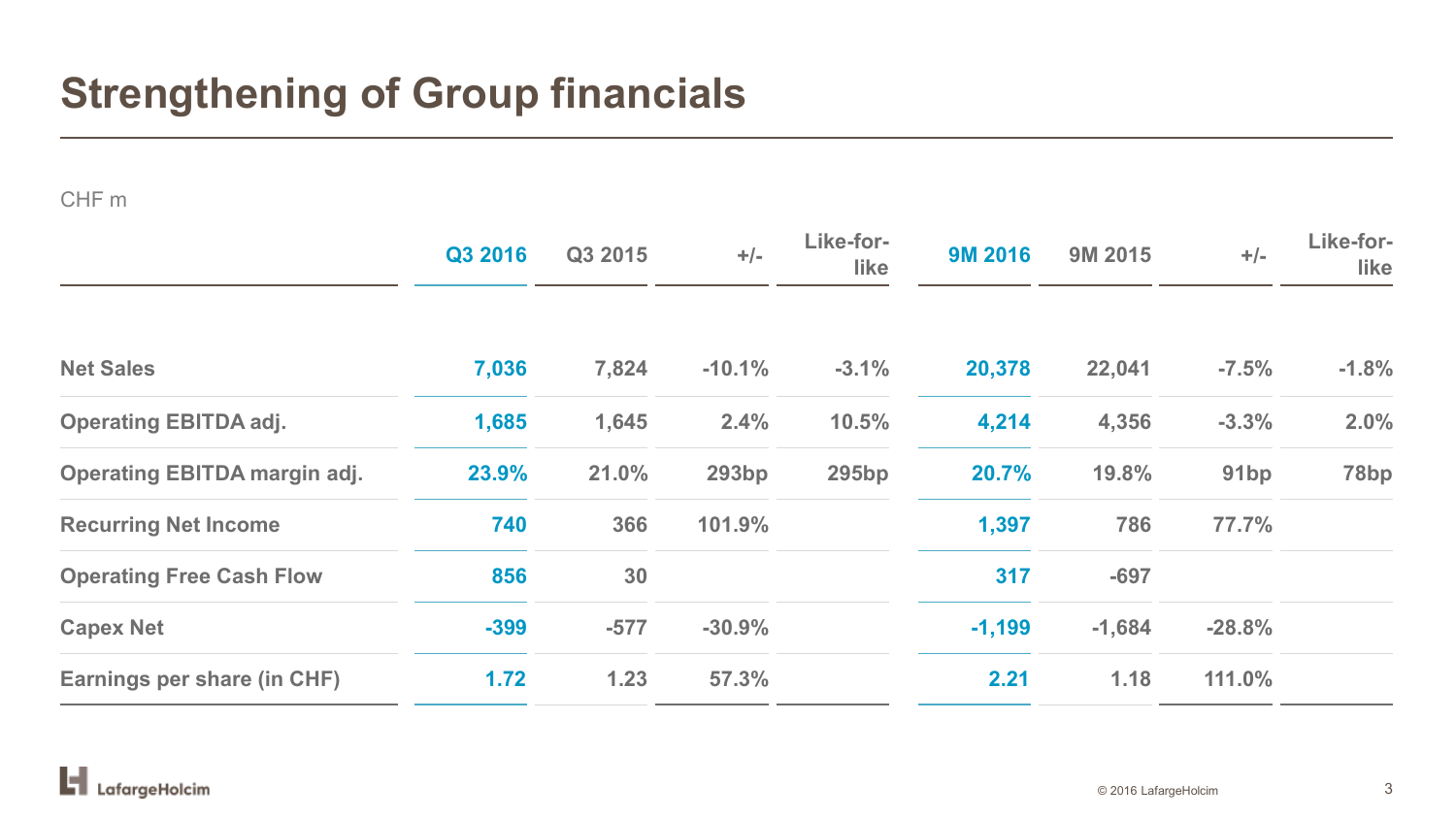# **Delivering significant improvement in operating free cash flow**

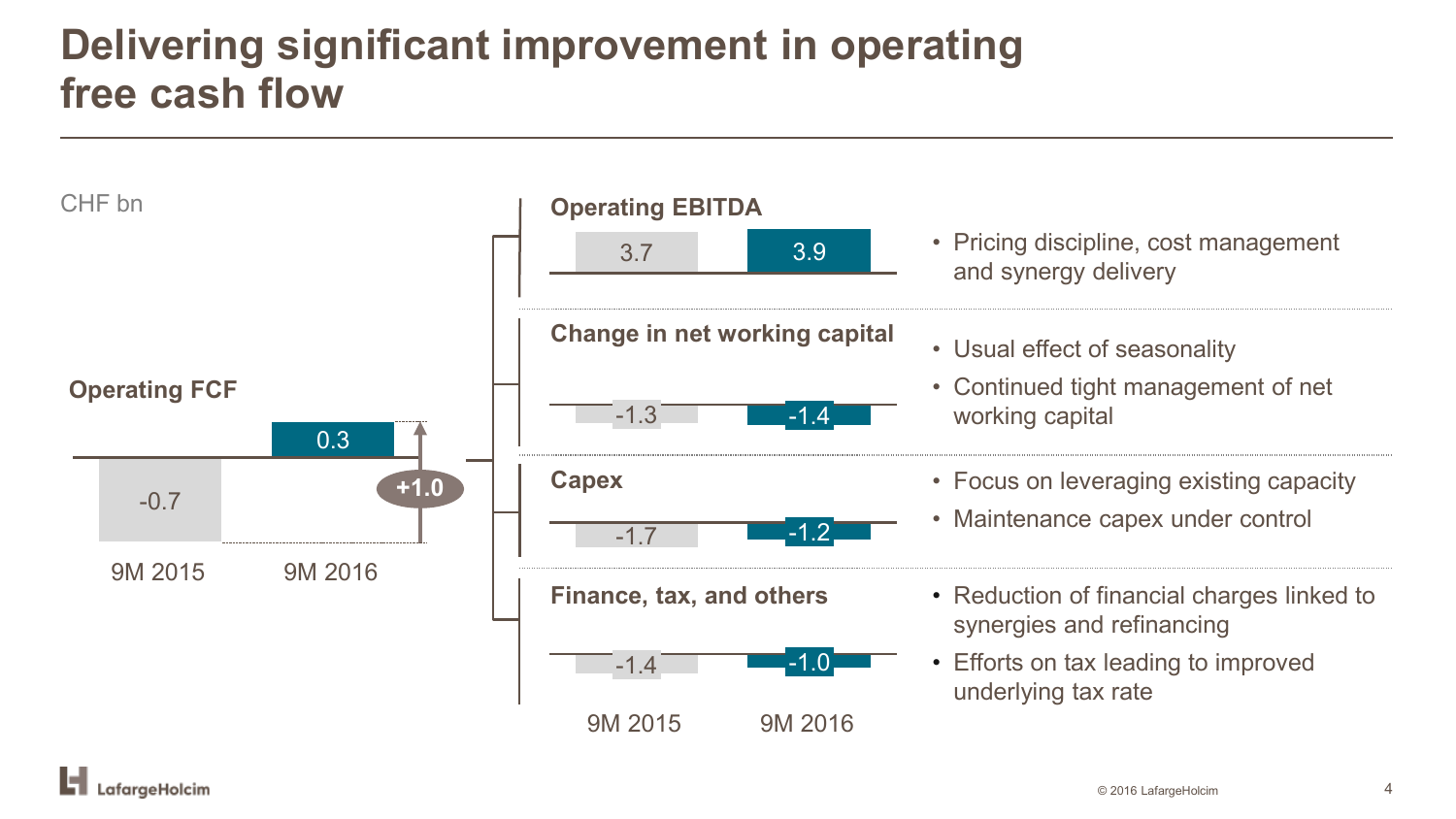# **EBITDA synergies ramp up ahead of schedule**

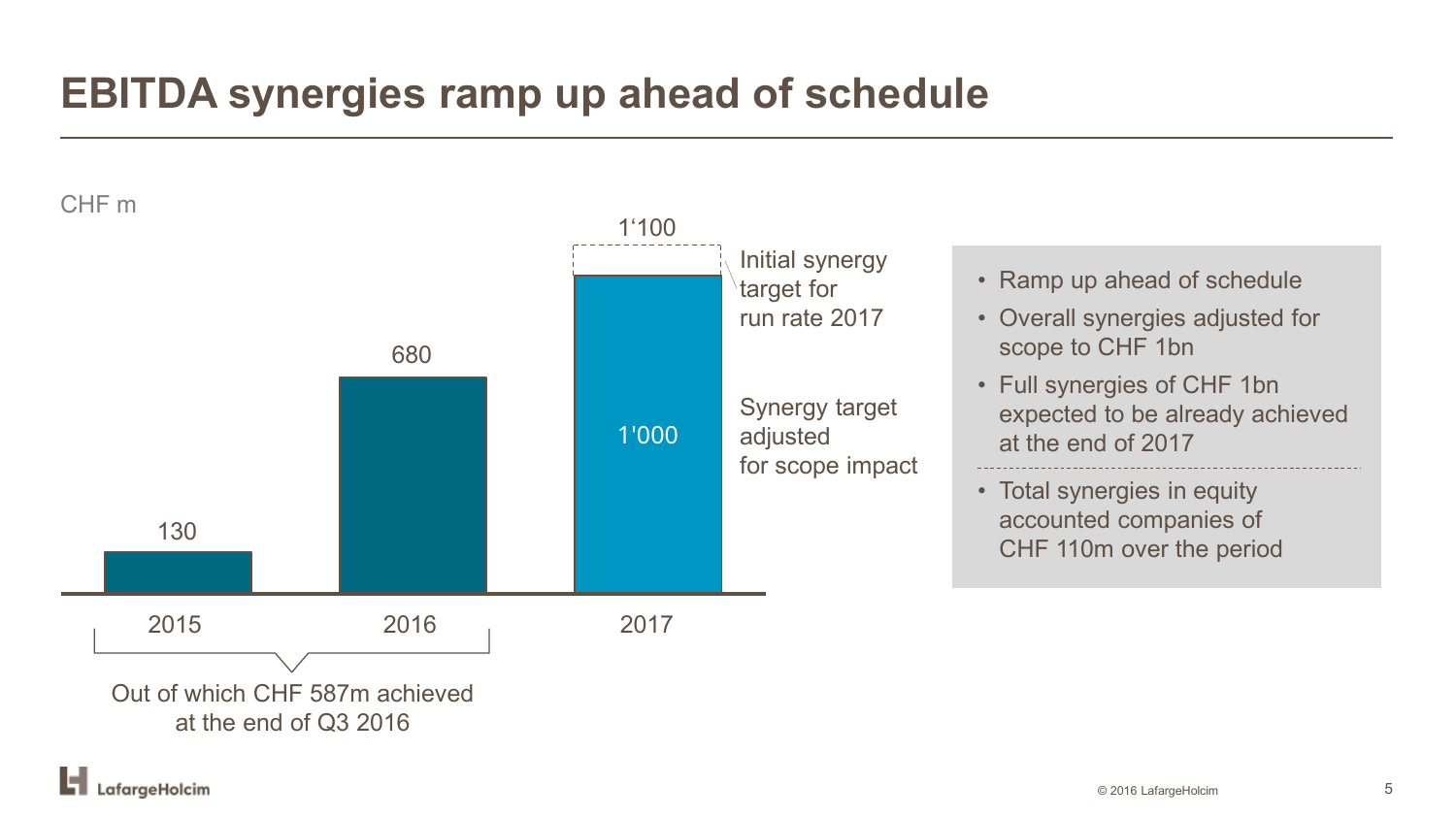## **On track to reach our target of 7% SG&A as % of Net Sales**

Percentage of net sales



#### **Selected actions**

- Group headquarter and central functions right-sizing
- Site consolidation in overlapping countries (e.g., US)
- Integration of management also happening in non-overlapping countries
- Detailed benchmarking internally and externally
- Business and IT shared service centers roll-out
- Strong synergy delivery

1) Like for like basis for 2016

2) 2) SG&A synergies delivered until Q3 2016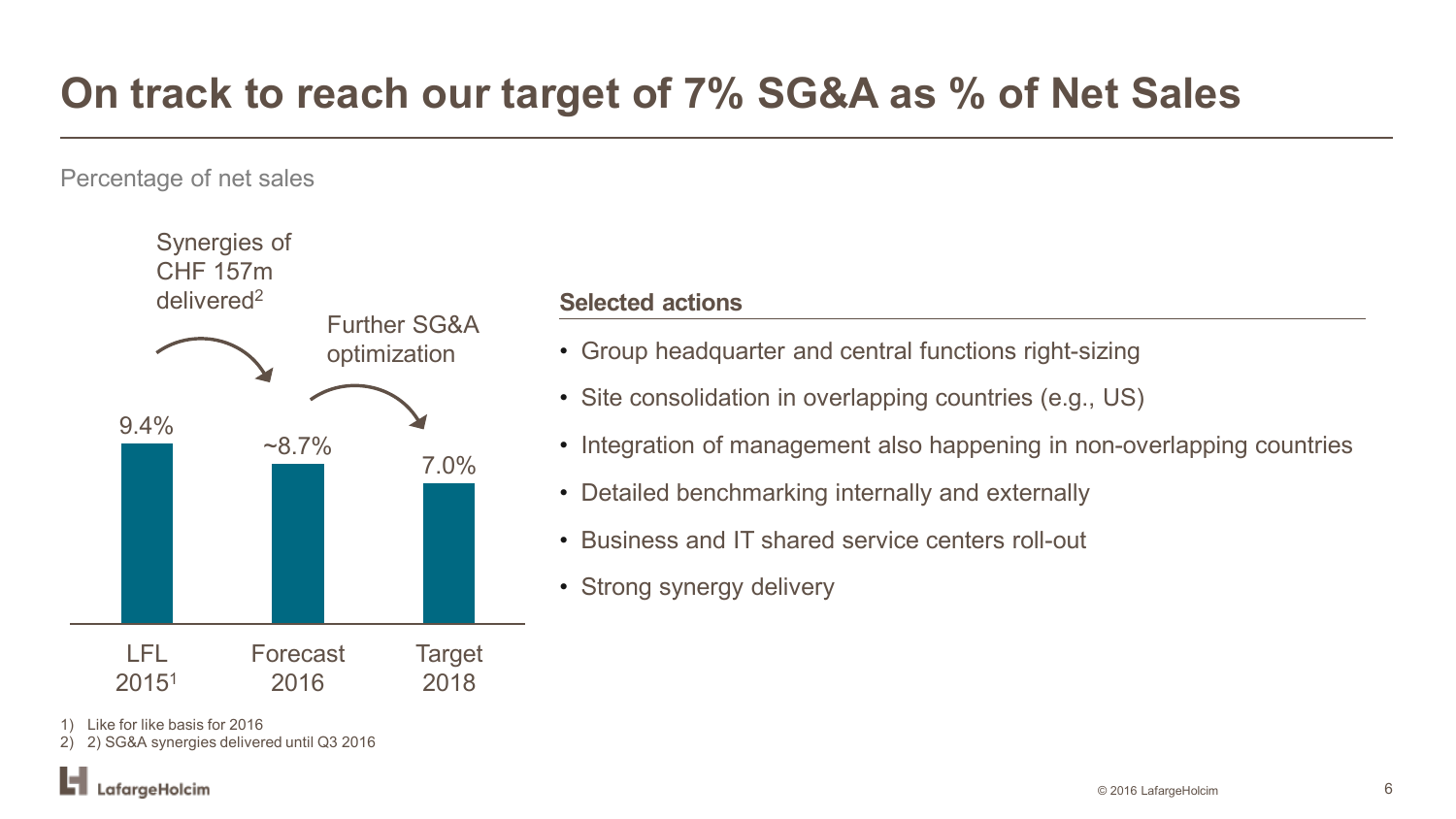# **On track for financing and working capital synergies**



#### 1) Corresponding to net working capital synergies of CHF 450m adjusted for scope

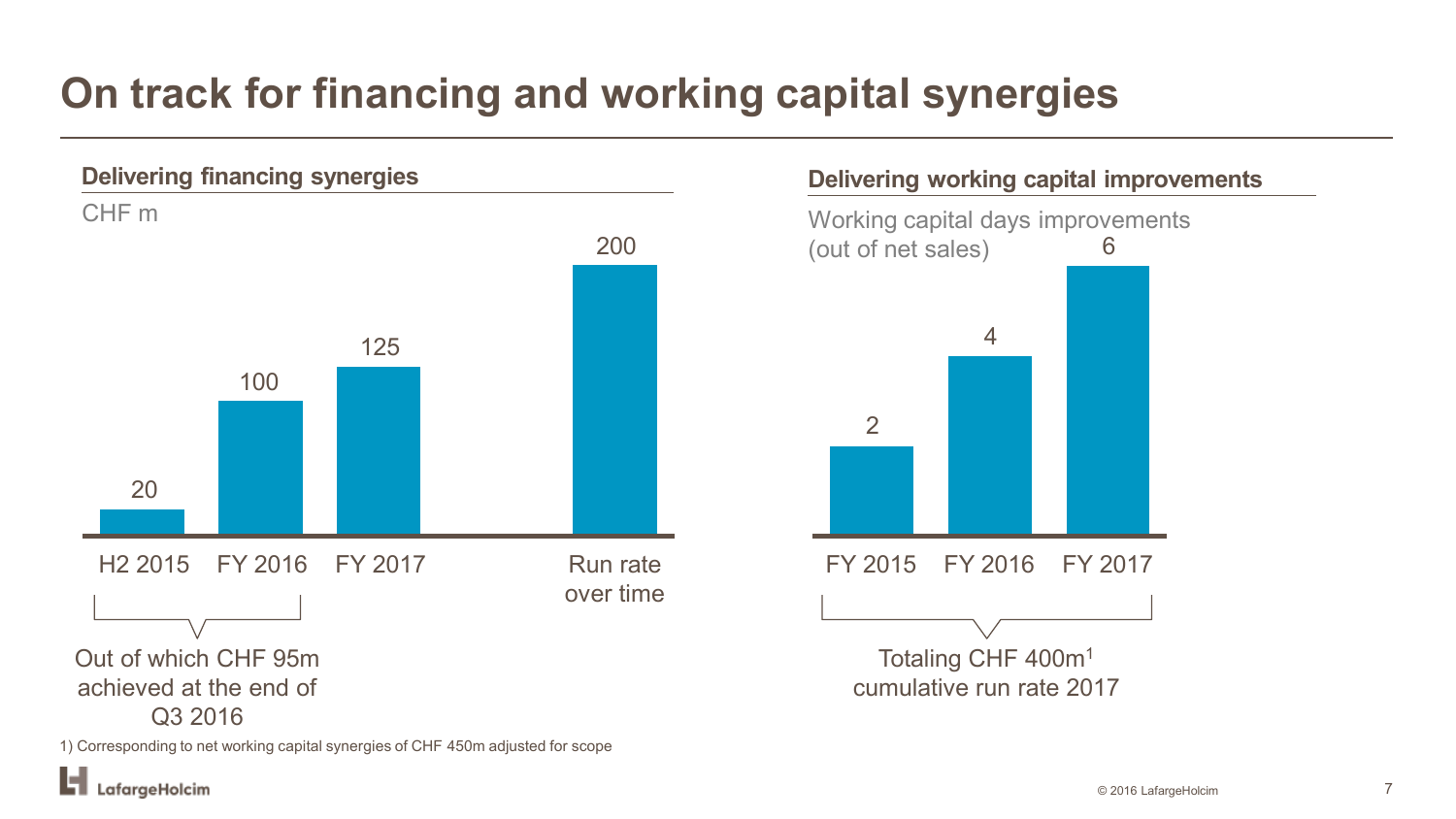### **Strong CAPEX discipline; 2016 below CHF 2bn**

#### CHF bn



ы LafargeHolcim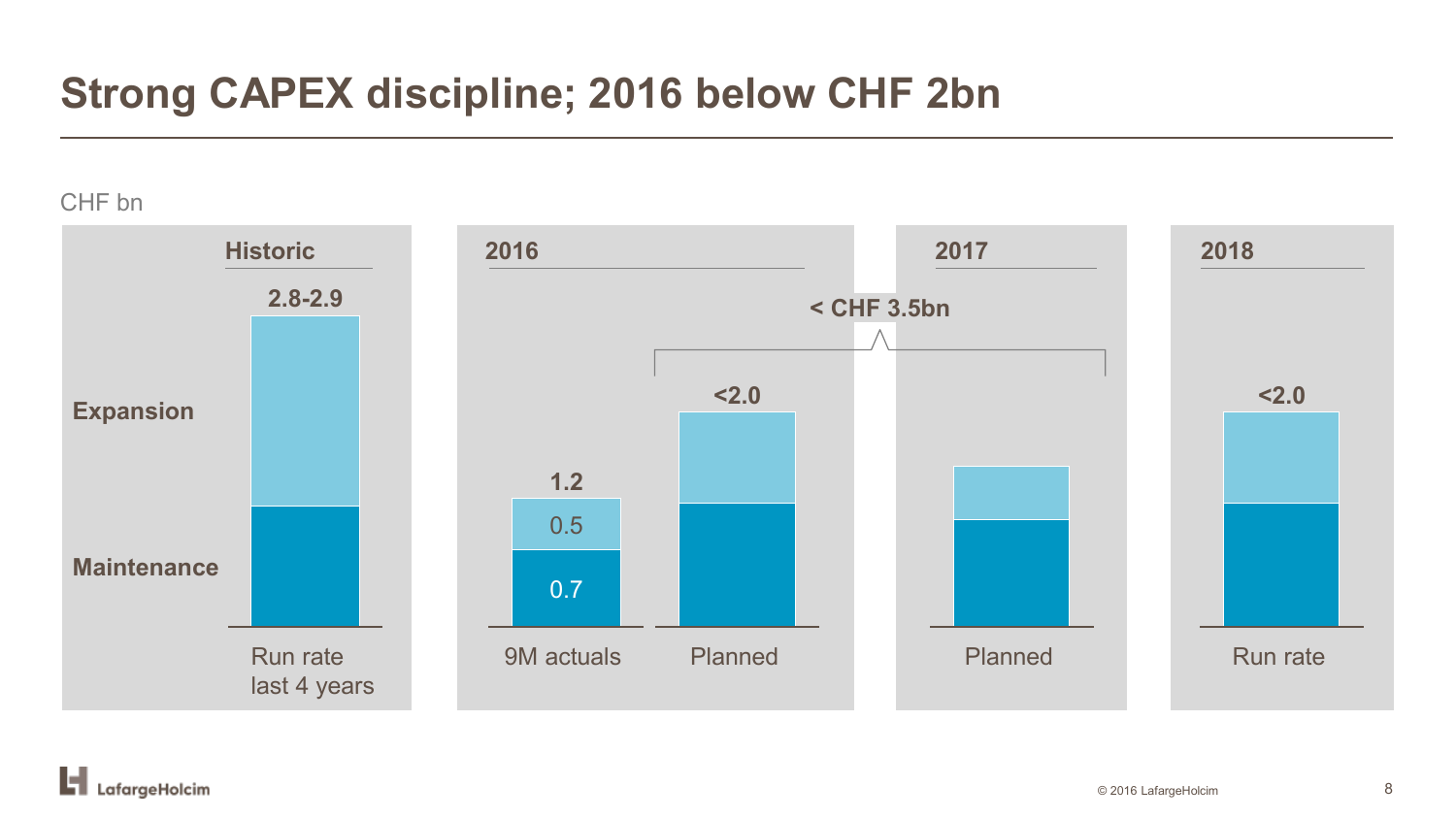### **CHF 3.5bn divestment program exceeded**



1) Scope impact 2016 is the best estimate based on 2015 contribution of announced divestments expected to be closed in 2016

.afaraeHolcim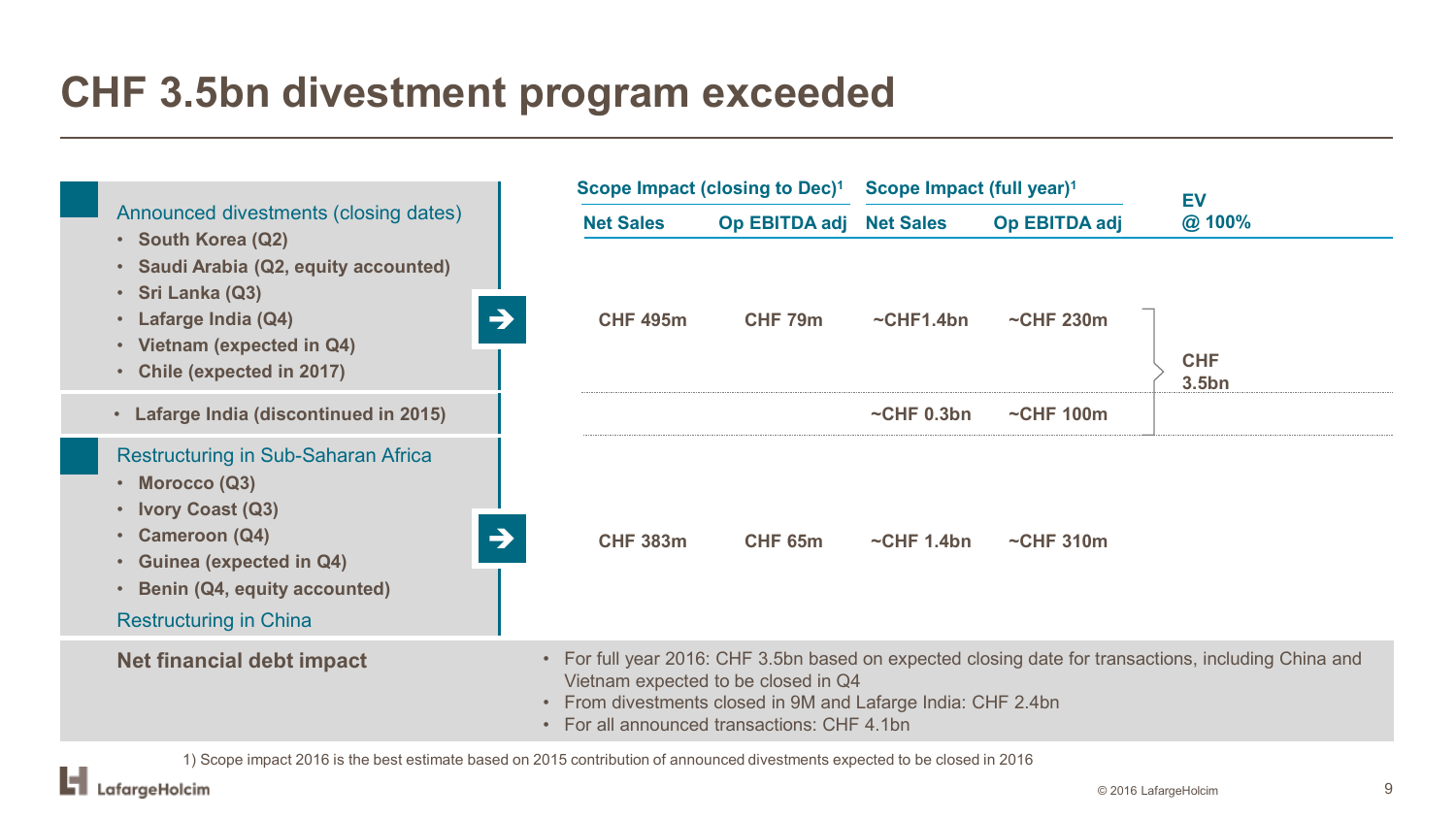### **Net debt expected to be reduced to around CHF 13.3bn by the end of 2016**

#### CHF bn



#### **Taking into account**

- CHF 3.5bn proceeds from the disposal program expected by YE 2016
- Divestments of Vietnam and China are expected to close in Q4
- CHF 0.3bn share purchase in India announced on November 15, 2016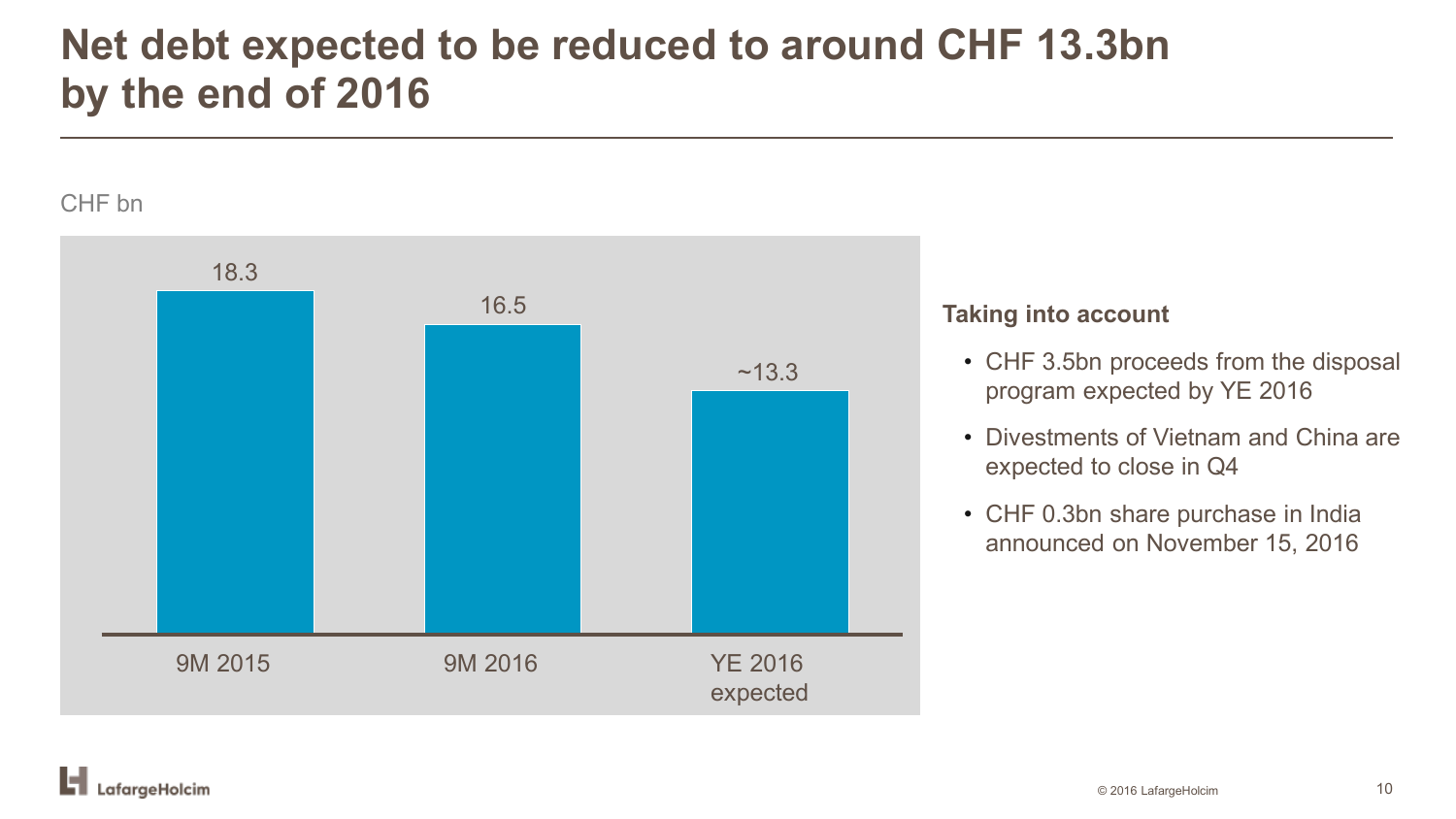# **Securing sustainably lower financing costs**

#### **Optimizing credit facilities portfolio:**

Lafarge and Holcim credit facilities replaced by new LafargeHolcim facilities, with lower fees

#### **Step-down coupon on Lafarge SA bonds:**

Interest rate decrease by 1.25% on Lafarge bonds after merger and upgrade to investment grade rating

#### **Buying back Lafarge SA bonds and issuing new long-term financings at attractive terms:**

CHF 3.7bn nominal amount repurchased since merger, with average cost of 6.4%

CHF 5.0bn bonds and Schuldschein issued since merger, with average cost of 2.1%



**Average debt maturity increased from 4.2 years to 5.6 years Average cost of debt decreased from 5.4% to 4.8%**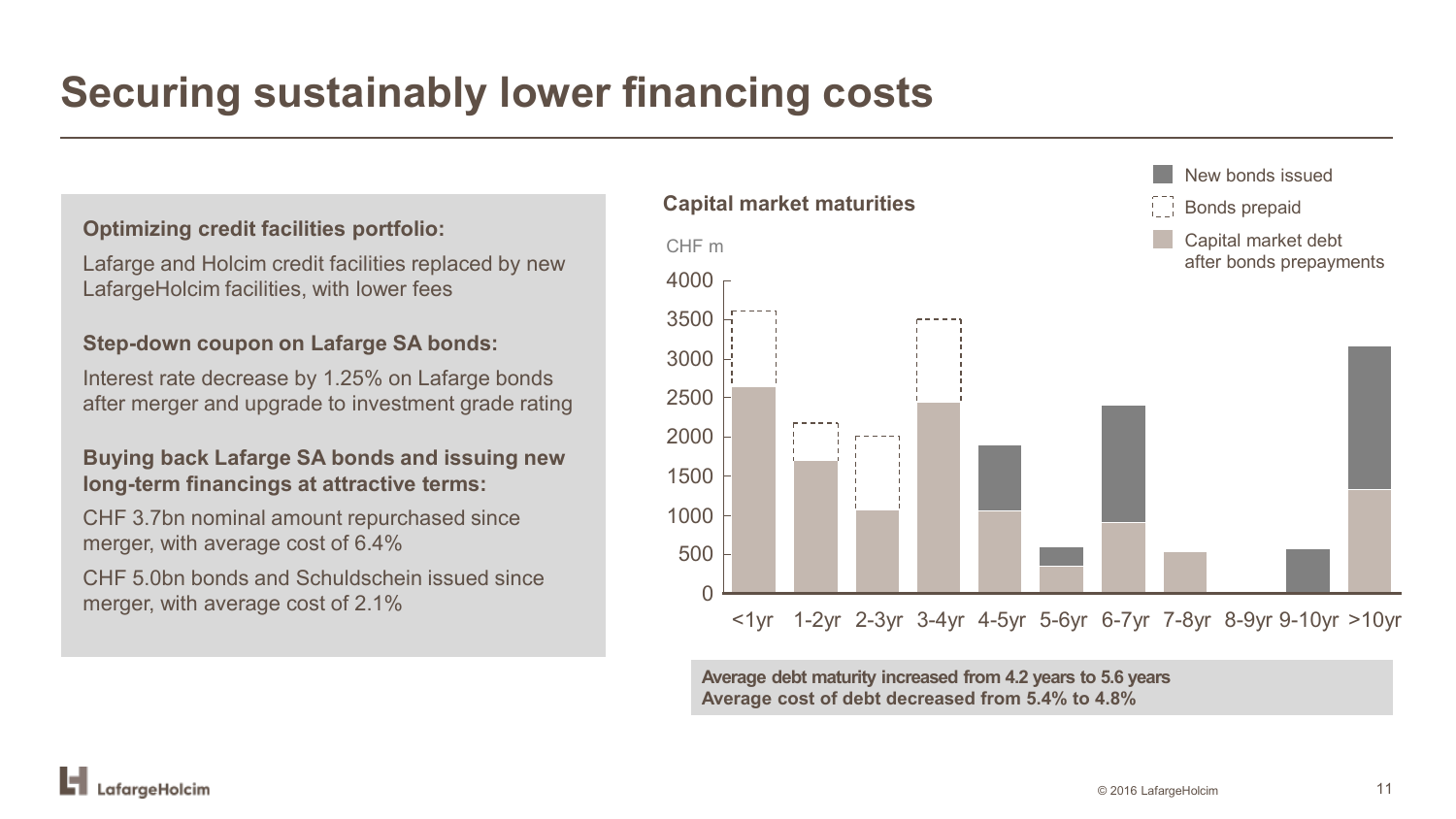# **Updated mid term Group targets1**



1) Targets assume current scope adjusted for the entire CHF 5.0bn disposal program and FX @ November 1, 2016. Operating FCF after maintenance and expansion capex.

2) As improvement of operating performance crystallizes, the group would continue to return additional excess cash to shareholders notably through special dividends, commensurate with a solid investment grade rating

.afargeHolcim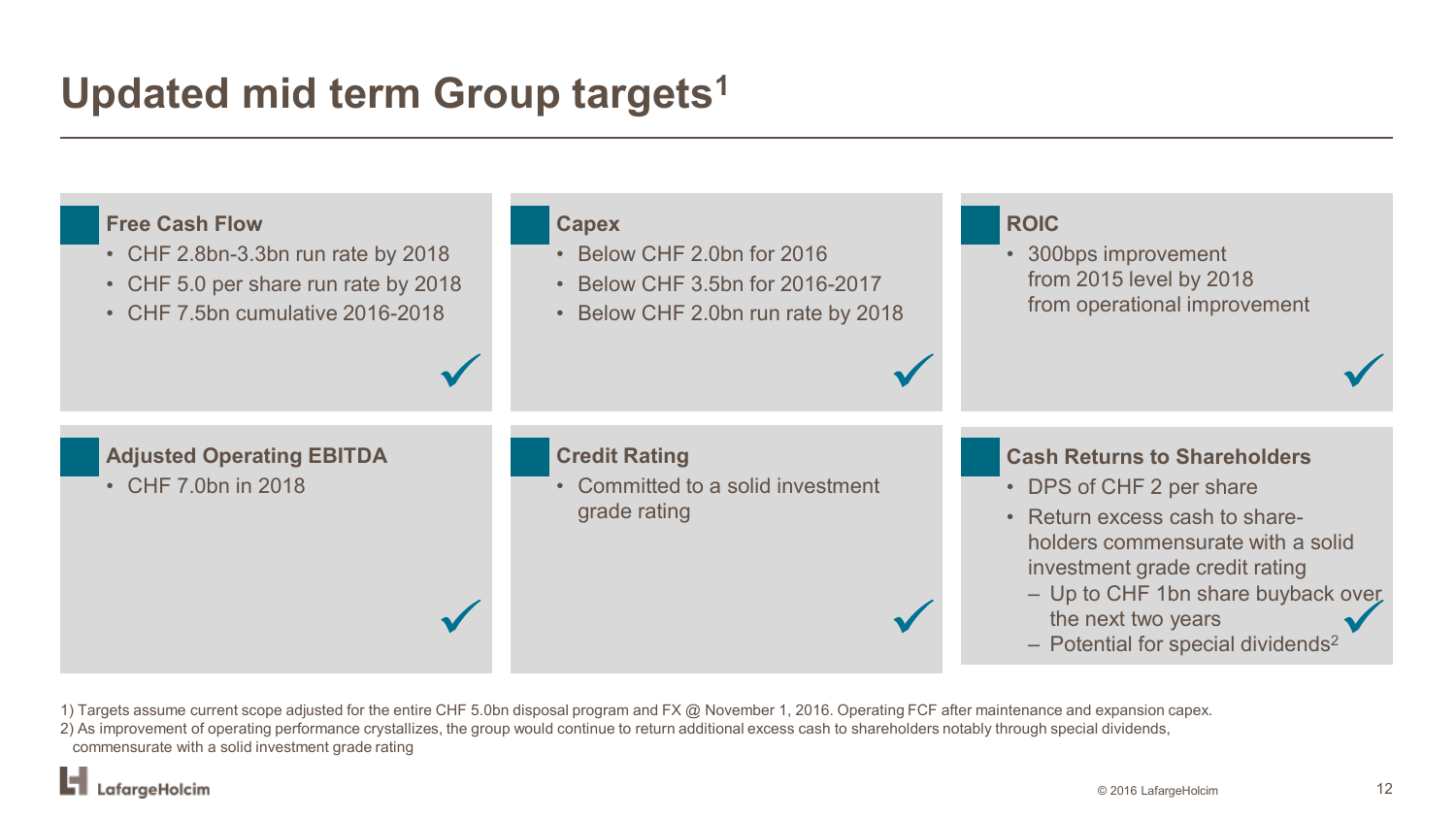### **On track to reach 2018 targets updated for scope and forex**

| CHF bn                                               |                            |                           |                    | <b>Updated</b><br>targets for |                                   |                     |                    |
|------------------------------------------------------|----------------------------|---------------------------|--------------------|-------------------------------|-----------------------------------|---------------------|--------------------|
|                                                      | <b>Original</b><br>targets | Scope impact <sup>1</sup> | Forex <sup>2</sup> | scope and<br>fore $x^3$       | <b>Additional</b><br>cost savings | Others <sup>5</sup> | <b>New targets</b> |
| <b>Adjusted Operating</b><br>2018 EBITDA             | 8.0                        | $(0.7)^4$                 | (0.5)              | 6.8                           | 0.2                               |                     | 7.0                |
| <b>Operating FCF 2018</b>                            | $3.5 - 4.0$                | (0.5)                     | (0.3)              | $2.7 - 3.2$                   | 0.1                               |                     | $2.8 - 3.3$        |
| <b>Operating FCF per</b><br>share                    | <b>CHF 6.0</b>             |                           |                    | <b>CHF 5.0</b>                |                                   |                     | <b>CHF 5.0</b>     |
| <b>Cumulative</b><br><b>operating FCF</b><br>2016-18 | 10.0                       | (1.2)                     | (0.9)              | 7.9                           | 0.2                               | (0.6)               | 7.5                |

1) 2018 forecasted EBITDA contribution for disposed entities corresponding to the CHF 5bn disposal program

2) Estimated Forex @ November 1, 2016 impact on 2018 initial targets, includes 2016 run rate

3) Targets assume current scope adjusted for the entire CHF 5.0bn disposal program and FX @ November 1, 2016. Operating FCF after maintenance and expansion capex.

4) Disposals accounting for CHF (0.4) bn and restructuring in Morocco and China for CHF (0.3) bn

5) Includes liability management program, merger-related and other one-offs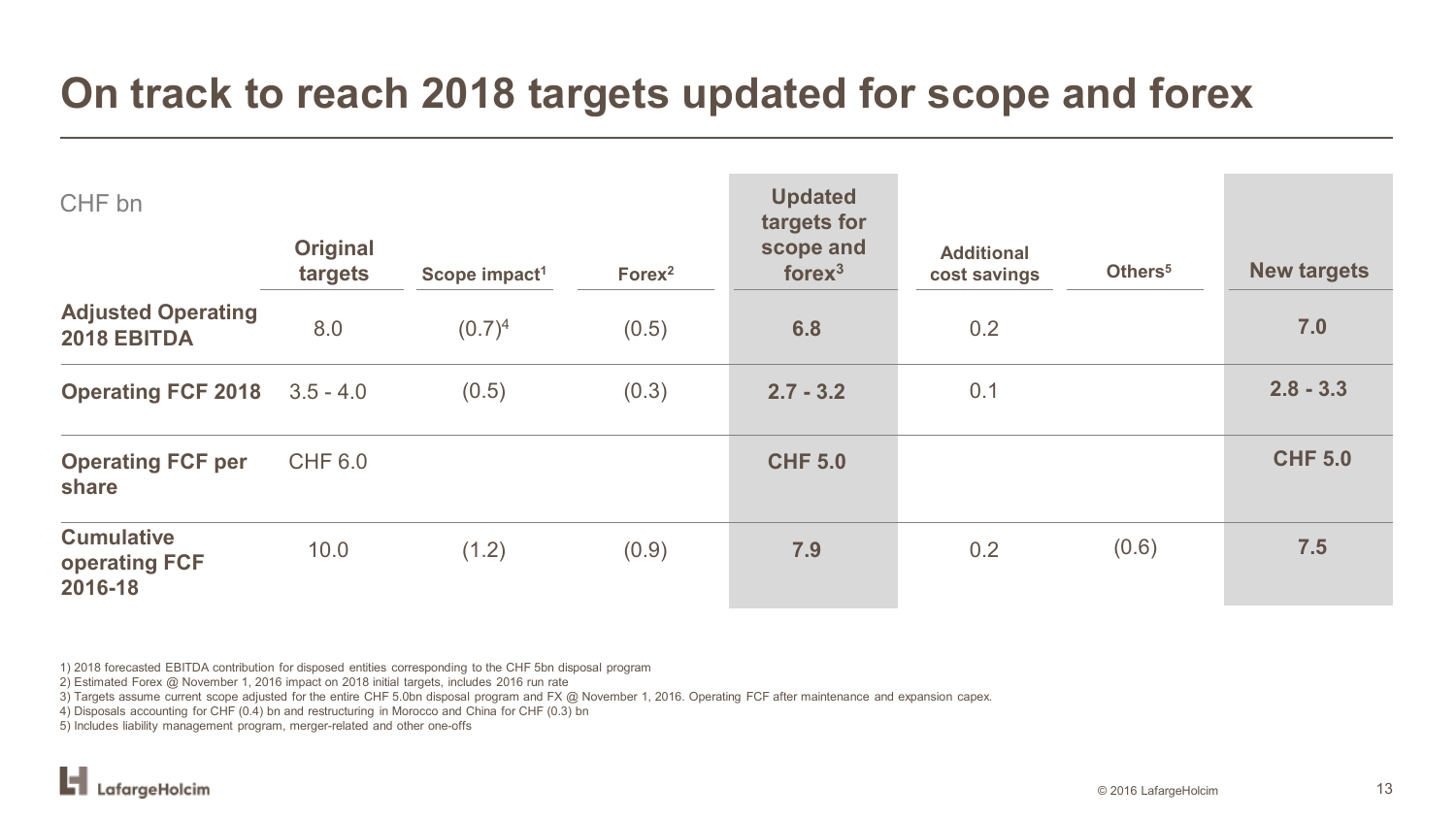# **2016-2018: Strong growth expected in adj. Operating EBITDA**



1) Corresponds to range of lower and upper limit of high single digit LFL growth in adjusted operating EBITDA

2) Impact of announced disposals of CHF 4.1bn

3) Taking into account November 1, 2016 spot rates

4) Impact of remaining disposals of CHF 0.9bn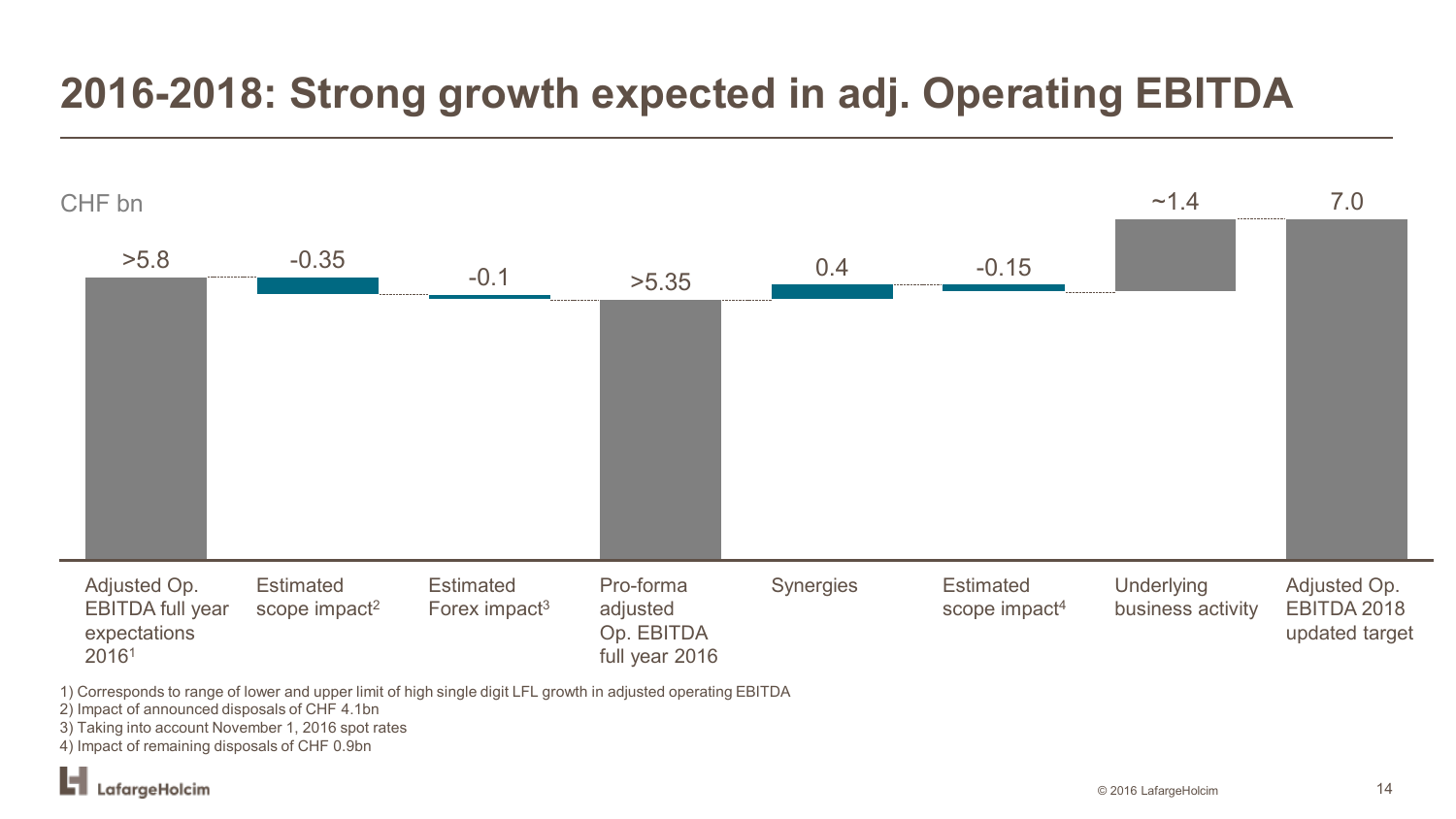**Market and macro-economic assumptions Growth and cost initiatives**

**further underpinning our targets**

- $\mathbf{\nabla}$  Underlying cement market volume growth of 2% in 2017 and 2018
- $\sqrt{\bullet}$  Recovery and acceleration in specific markets
- Energy cost inflation of around 10% in 2017
- Underlying cost inflation of 3% excluding energy
- $\sqrt{\frac{1}{2}}$  Commercial excellence initiatives delivering
- $\triangledown$  Operational leverage
	- $\checkmark$  19.5m ton of incremental capacity
	- $\checkmark$  Further use of available capacities
- **Synergy delivery of CHF 400 m in 2017**
- $\triangledown$  Ongoing cost initiatives with CHF 200 m of additional savings delivered in 2017-2018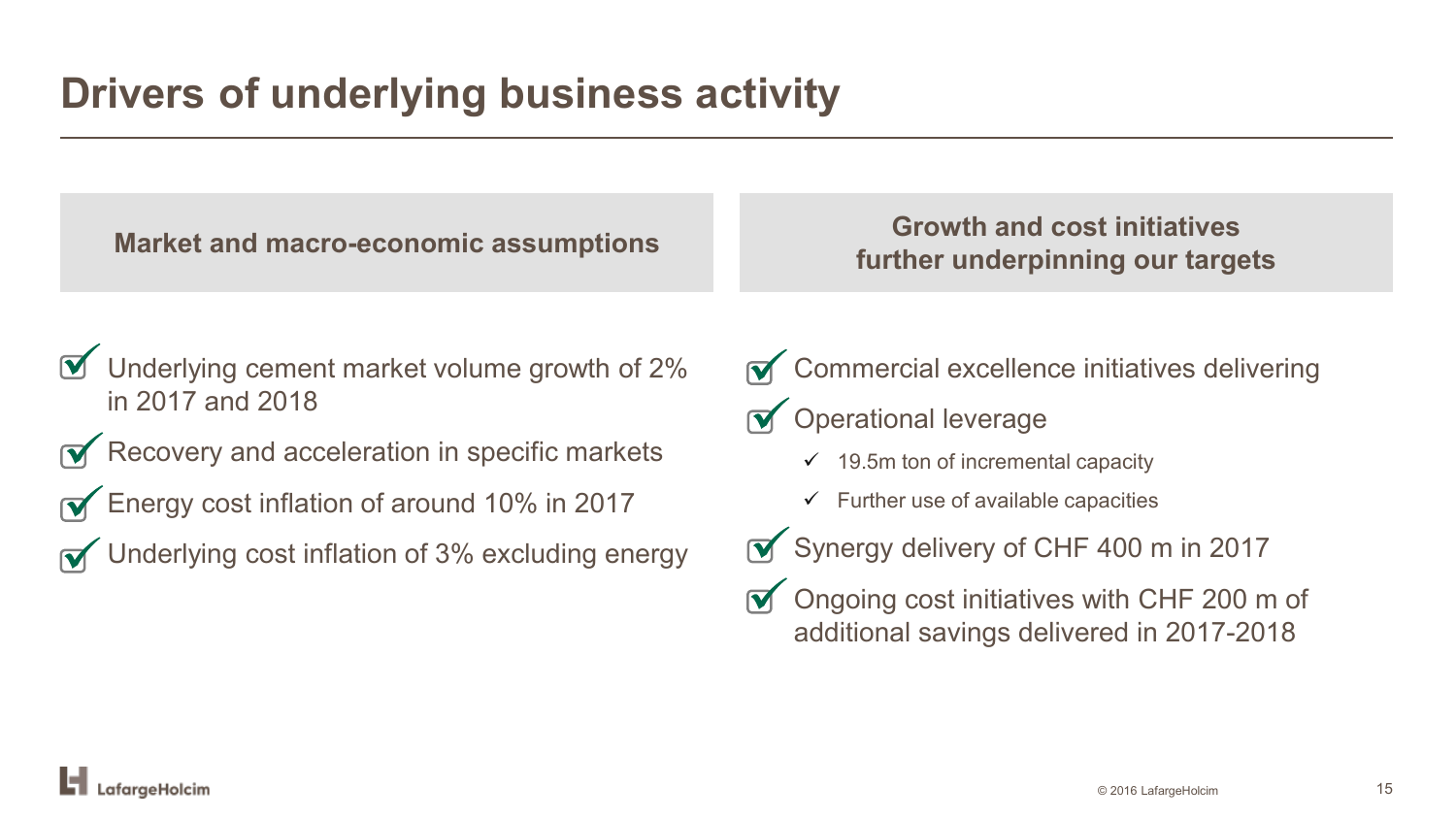# **2016-2018: Significant improvement in Operating FCF generation**



LafargeHolcim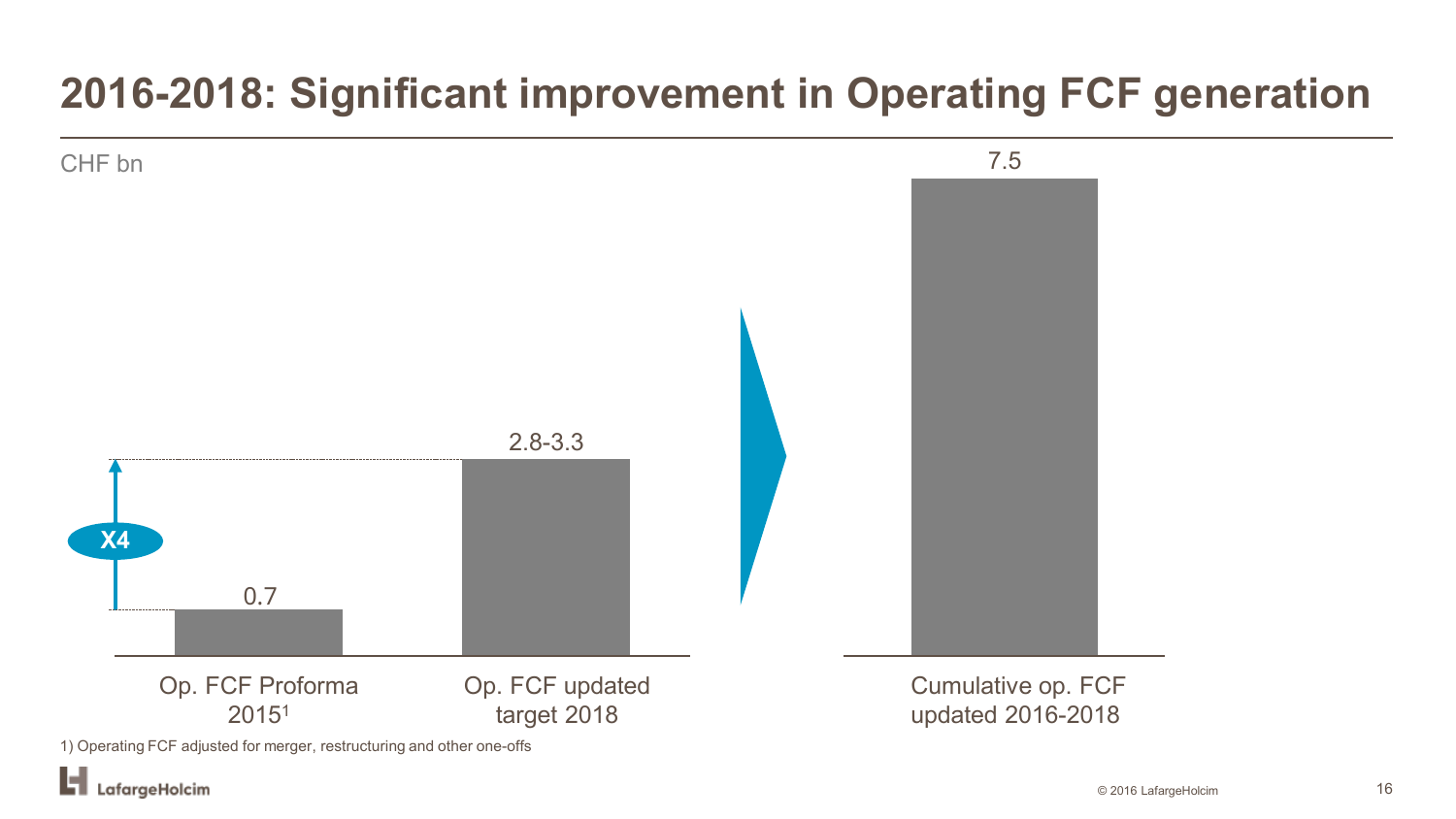### **Strong free cash flow generation underpinning sustainable growth and cash returns to shareholders**

### **Committed to maintain a solid investment grade rating**



**Grow organically with targeted capex**



**Manage actively portfolio** 

**1 2 3 4**

**Sustain an attractive dividend policy**

**Return excess cash to shareholders**

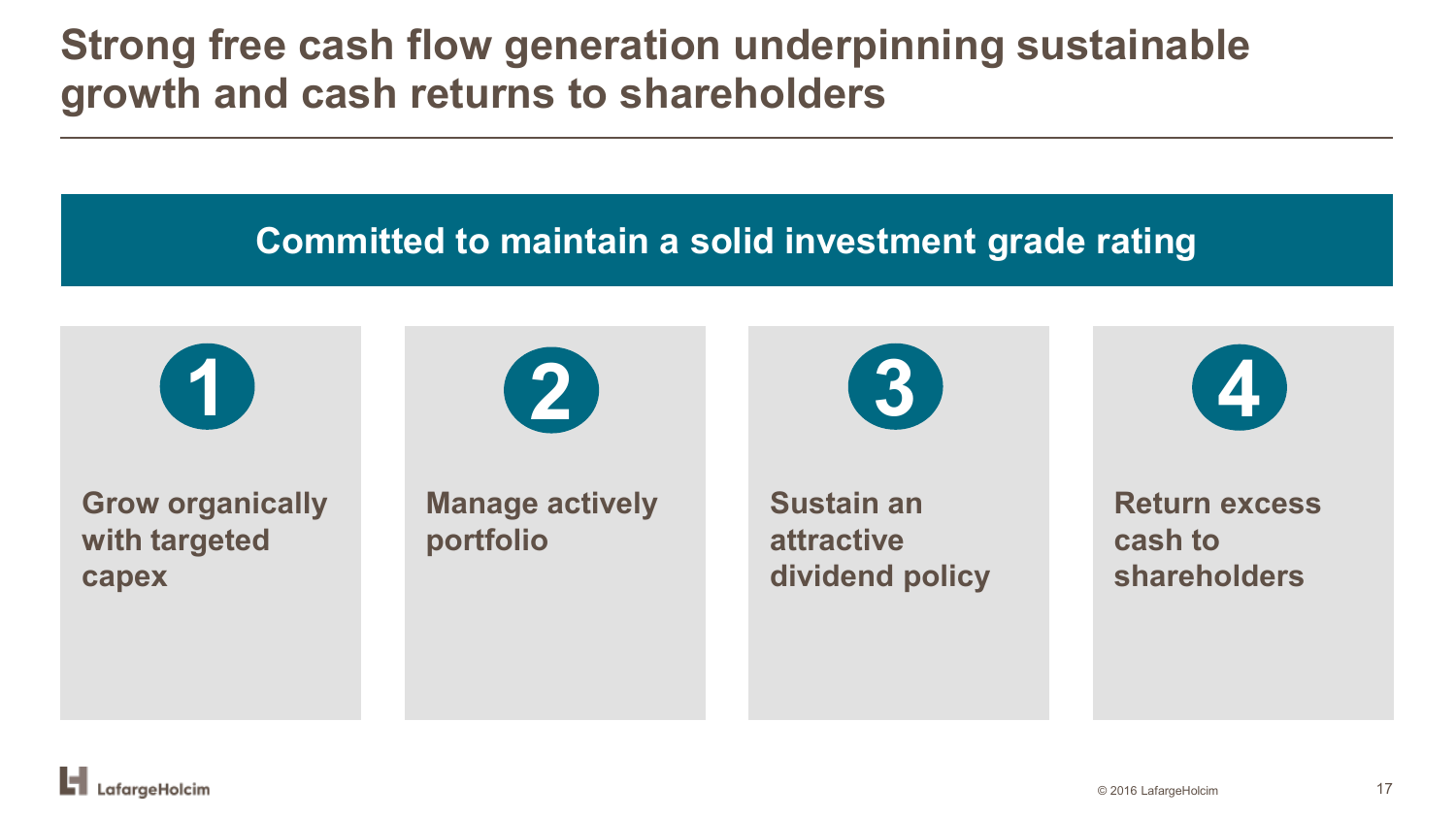### **Committed to maintain a solid investment grade rating**

|                                                                                           | <b>FY 2015</b> | <b>Q3 2016 LTM</b> | <b>Outlook</b> |
|-------------------------------------------------------------------------------------------|----------------|--------------------|----------------|
| Net financial debt /<br>adj. operating EBITDA <sup>1</sup>                                | 3.0            | 2.9                | Improving      |
| <b>Cash Flow from</b><br><b>operating activities /</b><br>Net financial debt <sup>1</sup> | 14.8%          | 18.6%              | Improving      |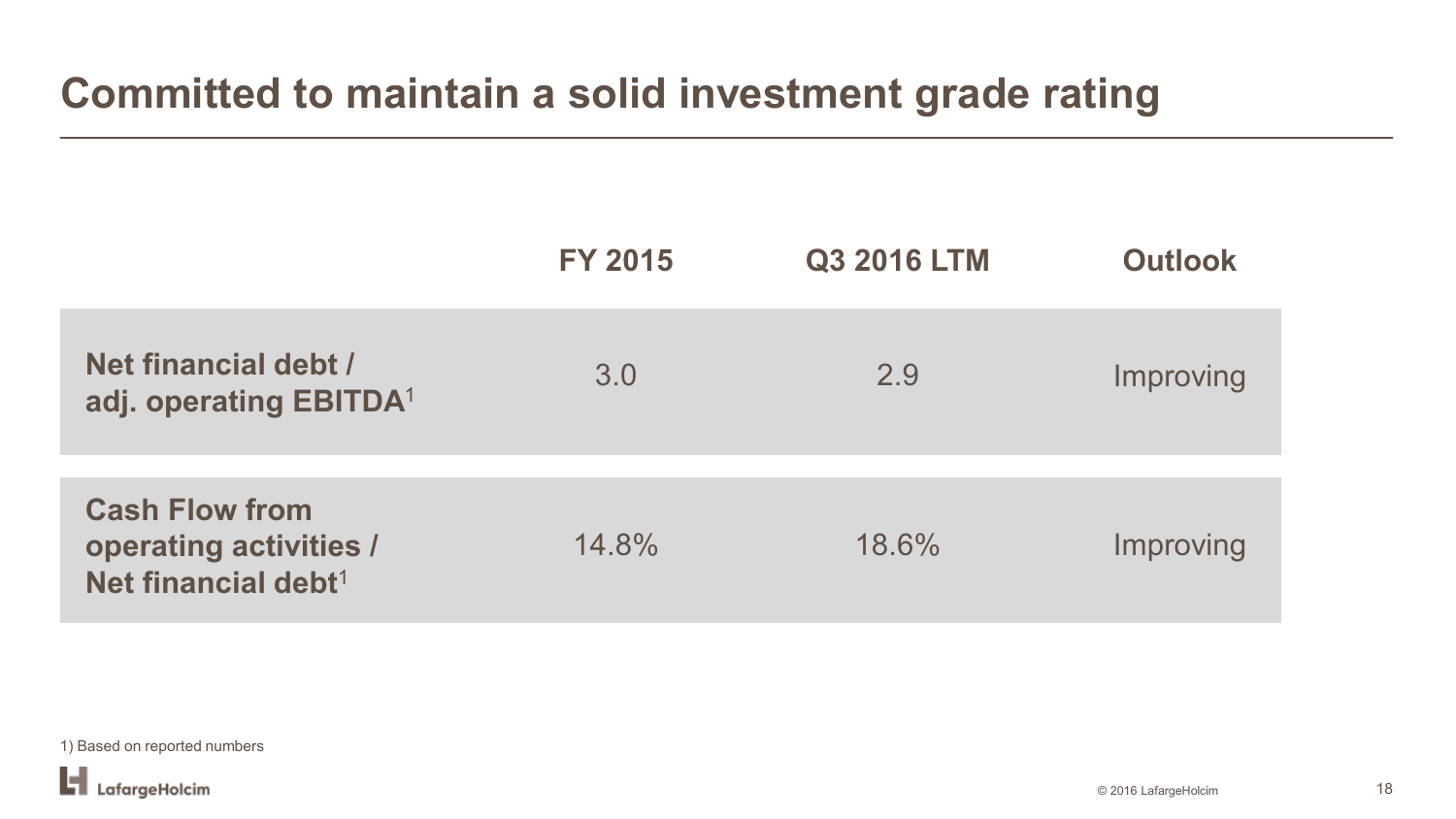### **Targeted resource allocation…**



**Organically grow with targeted capex Actively manage portfolio 1 2**

### **Max run rate 2018 at CHF 2bn**

- Max. of CHF 3.5bn in 2016-2017
- Continued investment in maintenance
- Improved utilization rate of current plants
- Light capex expansion models, e.g. Philippines

### **Review business performance with strict criteria**

- Balance divestments to actively manage portfolio and invest in sustainable growth
- Remain flexible for targeted bolt-on acquisitions
- Redeploy capital to focus and strengthen on core positions

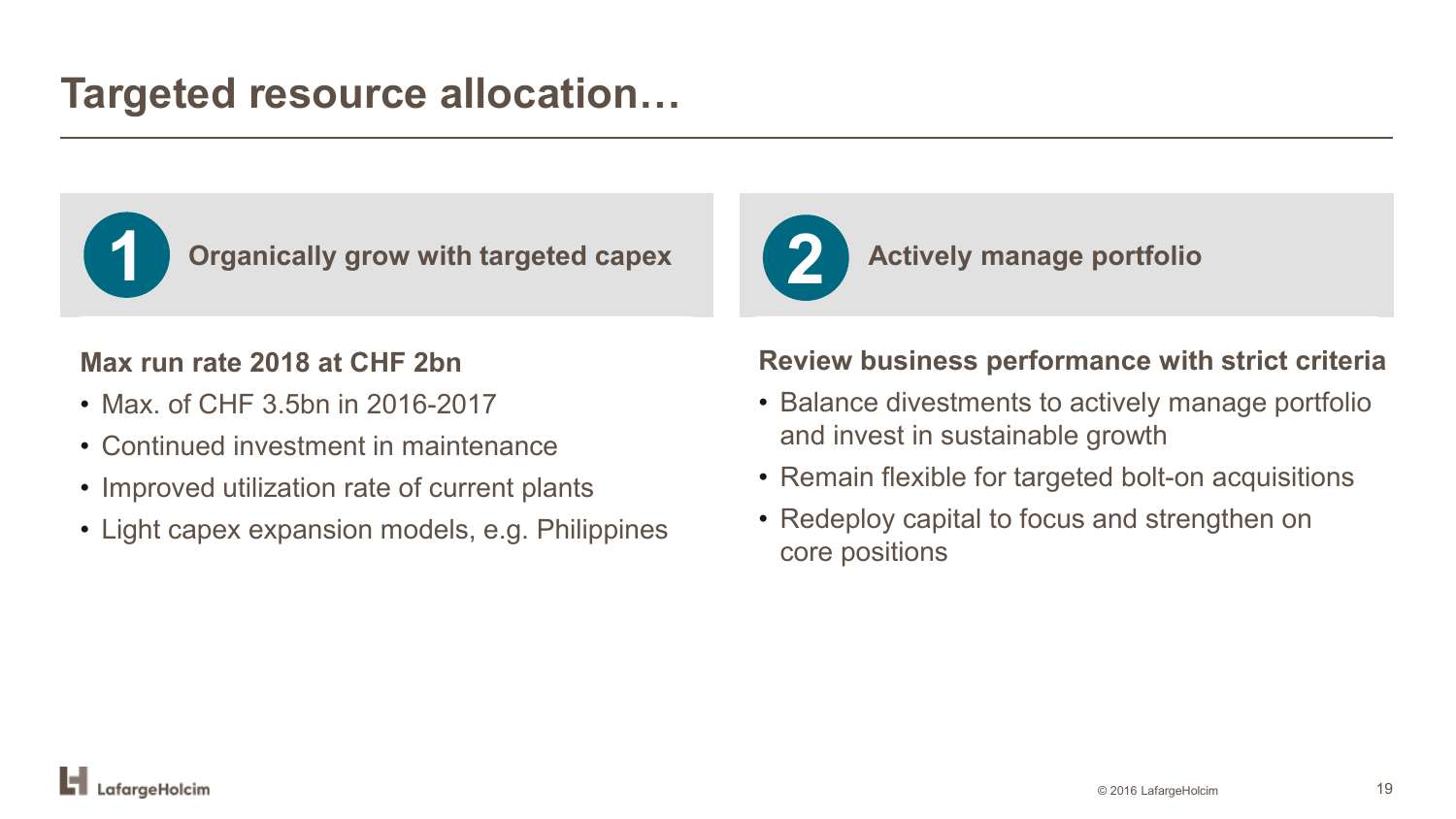### **…while returning cash to shareholders**



**Sustain an attractive dividend policy 3 6** Sustain an attractive dividend policy **1** 

### **Minimum of CHF 2 per share going forward**

• CHF 2 per share to be proposed at next AGM in May for 2016 dividend paid in 2017

### **Dividend payout ratio at 50% through the cycle Gradual DPS growth over time**

**Return excess cash to shareholders, commensurate with solid investment grade rating**

**Strong improvement in cash available to be returned**

- Op. FCF of CHF 7.5bn cumulative 2016-2018
- Significant excess cash post dividend funding

### **CHF 1bn share buyback program**

• Over the next two years

### **Further return to be envisaged**<sup>1</sup>

• Notably special dividends

1) As improvement of operating performance crystallizes, the group would continue to return additional excess cash to shareholders notably through special dividends, commensurate with a solid investment grade rating